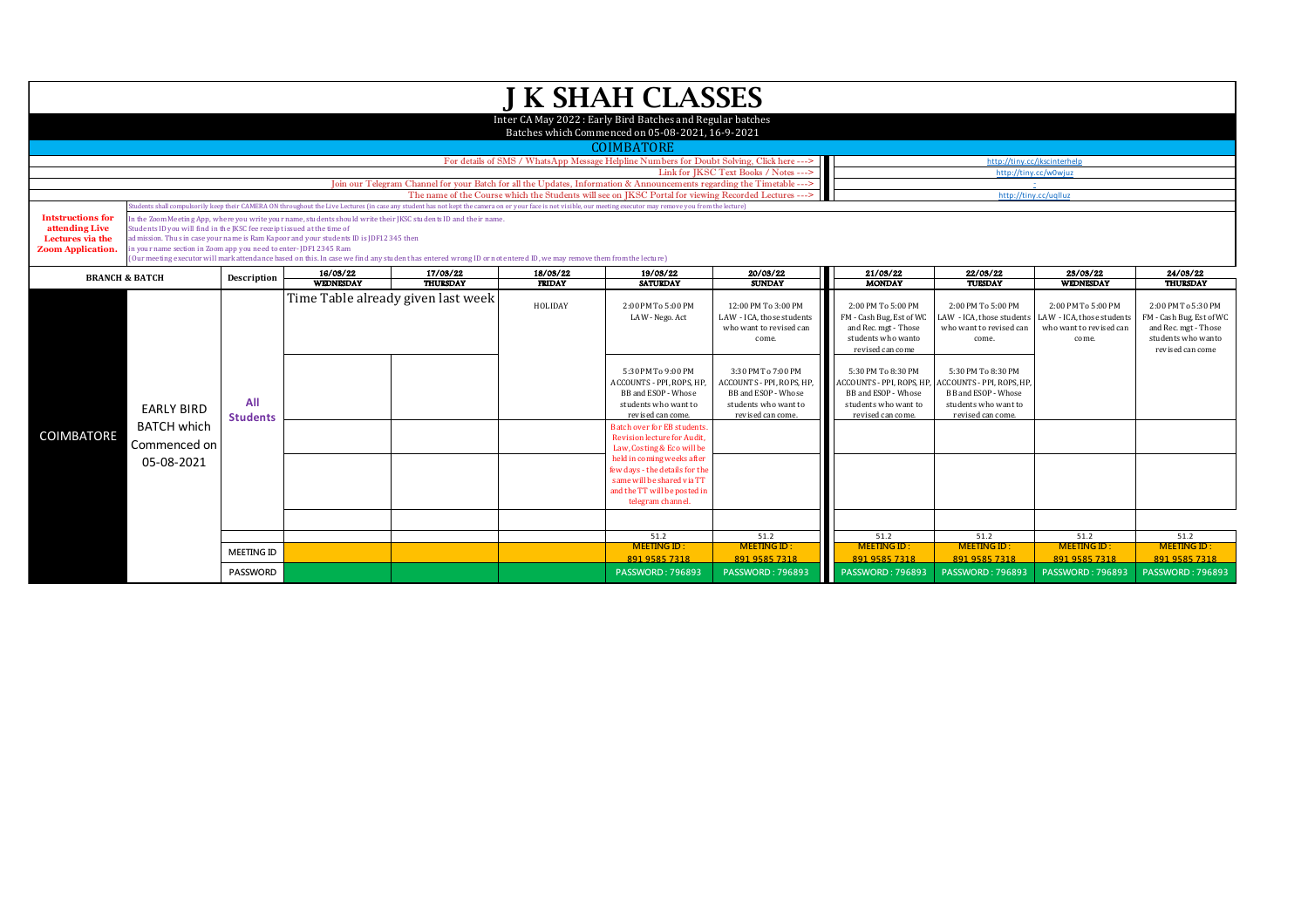| <b>J K SHAH CLASSES</b>                                                                                                                                                                                                        |                                                                                                                                                                                                                                                                                                                                                                                                                                                                                                                                                                                                                                                                                                                                               |                        |                              |                                    |                              |                                                                                                                                    |                                                                                                            |                                                                                                                                        |                                                                                                           |                                                                                     |                                                                                                                  |  |  |  |
|--------------------------------------------------------------------------------------------------------------------------------------------------------------------------------------------------------------------------------|-----------------------------------------------------------------------------------------------------------------------------------------------------------------------------------------------------------------------------------------------------------------------------------------------------------------------------------------------------------------------------------------------------------------------------------------------------------------------------------------------------------------------------------------------------------------------------------------------------------------------------------------------------------------------------------------------------------------------------------------------|------------------------|------------------------------|------------------------------------|------------------------------|------------------------------------------------------------------------------------------------------------------------------------|------------------------------------------------------------------------------------------------------------|----------------------------------------------------------------------------------------------------------------------------------------|-----------------------------------------------------------------------------------------------------------|-------------------------------------------------------------------------------------|------------------------------------------------------------------------------------------------------------------|--|--|--|
| Inter CA May 2022: Early Bird Batches and Regular batches<br>Batches which Commenced on 05-08-2021, 16-9-2021<br><b>COIMBATORE</b>                                                                                             |                                                                                                                                                                                                                                                                                                                                                                                                                                                                                                                                                                                                                                                                                                                                               |                        |                              |                                    |                              |                                                                                                                                    |                                                                                                            |                                                                                                                                        |                                                                                                           |                                                                                     |                                                                                                                  |  |  |  |
|                                                                                                                                                                                                                                |                                                                                                                                                                                                                                                                                                                                                                                                                                                                                                                                                                                                                                                                                                                                               |                        |                              |                                    | http://tinv.cc/ikscinterhelp |                                                                                                                                    |                                                                                                            |                                                                                                                                        |                                                                                                           |                                                                                     |                                                                                                                  |  |  |  |
|                                                                                                                                                                                                                                | For details of SMS / WhatsApp Message Helpline Numbers for Doubt Solving, Click here ---><br>Link for IKSC Text Books / Notes --->                                                                                                                                                                                                                                                                                                                                                                                                                                                                                                                                                                                                            |                        |                              |                                    |                              |                                                                                                                                    |                                                                                                            |                                                                                                                                        |                                                                                                           | http://tinv.cc/w0wiuz                                                               |                                                                                                                  |  |  |  |
| Join our Telegram Channel for your Batch for all the Updates, Information & Announcements regarding the Timetable ---><br>The name of the Course which the Students will see on JKSC Portal for viewing Recorded Lectures ---> |                                                                                                                                                                                                                                                                                                                                                                                                                                                                                                                                                                                                                                                                                                                                               |                        |                              |                                    |                              |                                                                                                                                    |                                                                                                            |                                                                                                                                        | $\sim$                                                                                                    |                                                                                     |                                                                                                                  |  |  |  |
|                                                                                                                                                                                                                                |                                                                                                                                                                                                                                                                                                                                                                                                                                                                                                                                                                                                                                                                                                                                               |                        |                              |                                    |                              |                                                                                                                                    |                                                                                                            | http://tiny.cc/uqlluz                                                                                                                  |                                                                                                           |                                                                                     |                                                                                                                  |  |  |  |
| <b>Intstructions for</b><br>attending Live<br>Lectures via the<br><b>Zoom Application</b>                                                                                                                                      | tudents shall compulsorily keep their CAMERA ON throughout the Live Lectures (in case any student has not kept the camera on or your face is not visible, our meeting executor may remove you from the lecture)<br>in the Zoom Meeting App, where you write your name, students should write their JKSC students ID and their name.<br>tudents ID you will find in the IKSC fee receipt issued at the time of<br>dmission. Thus in case your name is Ram Kapoor and your students ID is JDF12345 then<br>n your name section in Zoom app you need to enter-JDF12345 Ram<br>(Our meeting executor will mark attendance based on this. In case we find any student has entered wrong ID or not entered ID, we may remove them from the lecture) |                        |                              |                                    |                              |                                                                                                                                    |                                                                                                            |                                                                                                                                        |                                                                                                           |                                                                                     |                                                                                                                  |  |  |  |
| <b>BRANCH &amp; BATCH</b>                                                                                                                                                                                                      |                                                                                                                                                                                                                                                                                                                                                                                                                                                                                                                                                                                                                                                                                                                                               | Description            | 16/03/22<br><b>WEDNESDAY</b> | 17/03/22<br><b>THURSDAY</b>        | 18/03/22<br><b>FRIDAY</b>    | 19/03/22<br><b>SATURDAY</b>                                                                                                        | 20/03/22<br><b>SUNDAY</b>                                                                                  | 21/03/22<br><b>MONDAY</b>                                                                                                              | 22/03/22<br><b>TUESDAY</b>                                                                                | 23/03/22<br>WEDNESDAY                                                               | 24/03/22<br><b>THURSDAY</b>                                                                                      |  |  |  |
| <b>COIMBATORE</b>                                                                                                                                                                                                              | <b>EARLY BIRD</b><br><b>BATCH which</b><br>Commenced on<br>17-08-2021                                                                                                                                                                                                                                                                                                                                                                                                                                                                                                                                                                                                                                                                         |                        |                              | Time Table already given last week | HOLIDAY                      | 2:00 PM To 5:00 PM<br>LAW - Nego. Act<br>5:30 PM To 9:00 PM                                                                        | 12:00 PM To 3:00 PM<br>LAW - ICA, those students<br>who want to revised can<br>come.<br>3:30 PM To 7:00 PM | 2:00 PM To 5:00 PM<br>FM - Cash Bug, Est of WC<br>and Rec. mgt - Those<br>students who wanto<br>revised can come<br>5:30 PM To 8:30 PM | 2:00 PM To 5:00 PM<br>LAW - ICA, those students<br>who want to revised can<br>come.<br>5:30 PM To 8:30 PM | 2:00 PM To 5:00 PM<br>LAW - ICA, those students<br>who want to revised can<br>come. | 2:00 PM To 5:30 PM<br>FM - Cash Bug, Est of WC<br>and Rec. mgt - Those<br>students who wanto<br>revised can come |  |  |  |
|                                                                                                                                                                                                                                |                                                                                                                                                                                                                                                                                                                                                                                                                                                                                                                                                                                                                                                                                                                                               | All<br><b>Students</b> |                              |                                    |                              | ACCOUNTS - PPI. ROPS. HP.<br>BB and ESOP - Whose<br>students who want to<br>revised can come.<br><b>Batch over for EB students</b> | ACCOUNTS - PPI. ROPS. HP.<br><b>BB</b> and ESOP - Whose<br>students who want to<br>revised can come.       | <b>ACCOUNTS - PPL ROPS, HP.</b><br>BB and ESOP - Whose<br>students who want to<br>revised can come.                                    | <b>ACCOUNTS - PPI, ROPS, HP</b><br>BB and ESOP - Whose<br>students who want to<br>revised can come.       |                                                                                     |                                                                                                                  |  |  |  |
|                                                                                                                                                                                                                                |                                                                                                                                                                                                                                                                                                                                                                                                                                                                                                                                                                                                                                                                                                                                               |                        |                              |                                    |                              | Revision lecture for Audit.<br>Law, Costing & Eco will be<br>held in coming weeks after                                            |                                                                                                            |                                                                                                                                        |                                                                                                           |                                                                                     |                                                                                                                  |  |  |  |
|                                                                                                                                                                                                                                |                                                                                                                                                                                                                                                                                                                                                                                                                                                                                                                                                                                                                                                                                                                                               |                        |                              |                                    |                              | few days - the details for the<br>same will be shared via TT<br>and the TT will be posted in<br>telegram channel.                  |                                                                                                            |                                                                                                                                        |                                                                                                           |                                                                                     |                                                                                                                  |  |  |  |
|                                                                                                                                                                                                                                |                                                                                                                                                                                                                                                                                                                                                                                                                                                                                                                                                                                                                                                                                                                                               |                        |                              |                                    |                              |                                                                                                                                    |                                                                                                            |                                                                                                                                        |                                                                                                           |                                                                                     |                                                                                                                  |  |  |  |
|                                                                                                                                                                                                                                |                                                                                                                                                                                                                                                                                                                                                                                                                                                                                                                                                                                                                                                                                                                                               |                        |                              |                                    |                              | 51.2                                                                                                                               | 51.2                                                                                                       | 51.2                                                                                                                                   | 51.2                                                                                                      | 51.2                                                                                | 51.2                                                                                                             |  |  |  |
|                                                                                                                                                                                                                                |                                                                                                                                                                                                                                                                                                                                                                                                                                                                                                                                                                                                                                                                                                                                               | <b>MEETING ID</b>      |                              |                                    |                              | <b>MEETING ID:</b><br>891 9585 7318                                                                                                | <b>MEETING ID:</b><br>891 9585 7318                                                                        | <b>MEETING ID:</b><br>891 9585 7318                                                                                                    | <b>MEETING ID:</b><br>891 9585 7318                                                                       | <b>MEETING ID:</b><br>891 9585 7318                                                 | <b>MEETING ID:</b><br>891 9585 7318                                                                              |  |  |  |
|                                                                                                                                                                                                                                |                                                                                                                                                                                                                                                                                                                                                                                                                                                                                                                                                                                                                                                                                                                                               | <b>PASSWORD</b>        |                              |                                    |                              | <b>PASSWORD: 796893</b>                                                                                                            | <b>PASSWORD: 796893</b>                                                                                    | <b>PASSWORD: 796893</b>                                                                                                                | <b>PASSWORD: 796893</b>                                                                                   | <b>PASSWORD: 796893</b>                                                             | <b>PASSWORD: 796893</b>                                                                                          |  |  |  |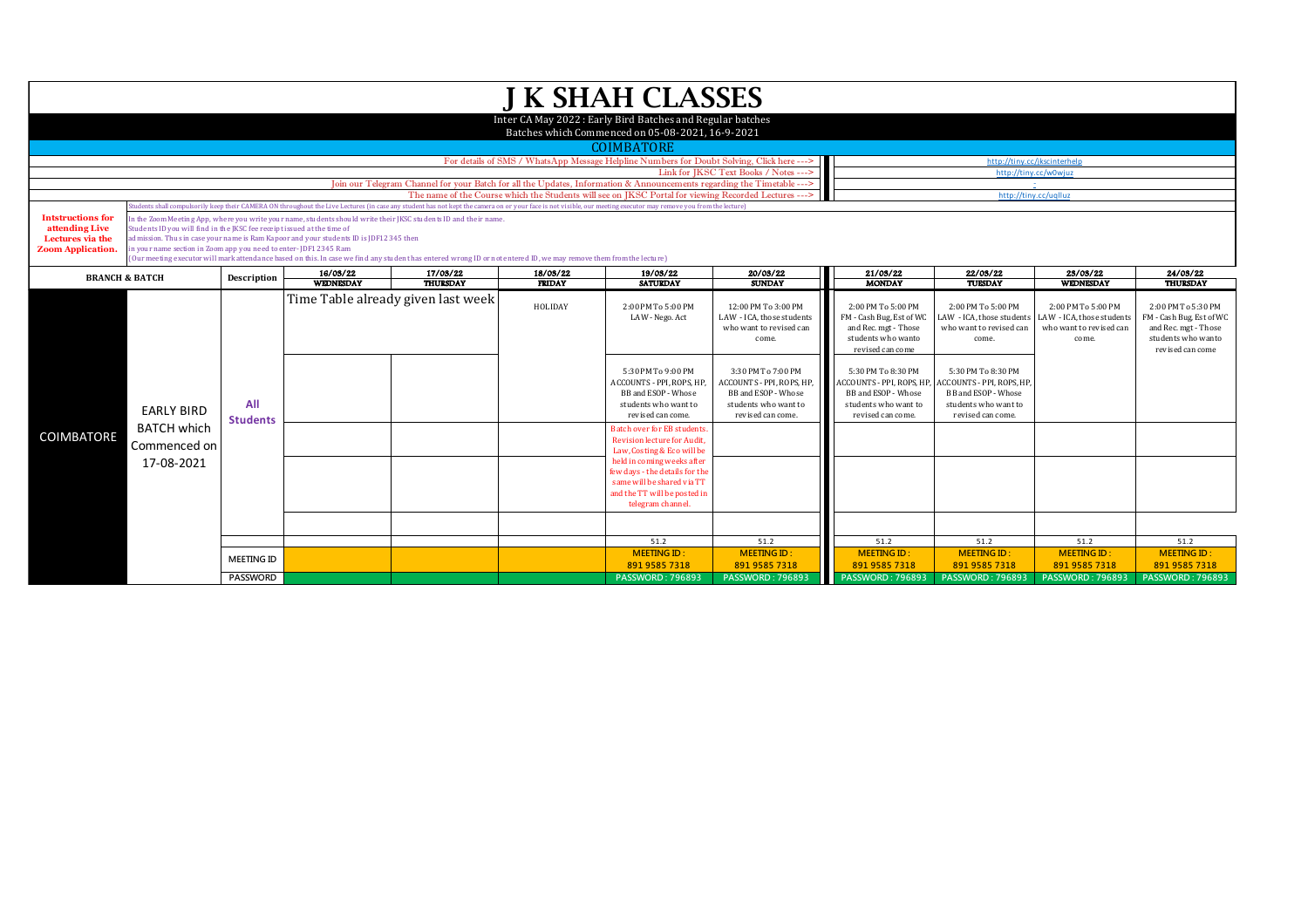| <b>J K SHAH CLASSES</b>                                                                                       |                                                                                                                                                                    |                   |                                                                                      |                                                                                                                                                                                                               |                           |                                                                                                      |                                                                       |                                                                                                |                                          |                                     |                                                                |  |
|---------------------------------------------------------------------------------------------------------------|--------------------------------------------------------------------------------------------------------------------------------------------------------------------|-------------------|--------------------------------------------------------------------------------------|---------------------------------------------------------------------------------------------------------------------------------------------------------------------------------------------------------------|---------------------------|------------------------------------------------------------------------------------------------------|-----------------------------------------------------------------------|------------------------------------------------------------------------------------------------|------------------------------------------|-------------------------------------|----------------------------------------------------------------|--|
| Inter CA May 2022: Early Bird Batches and Regular batches<br>Batches which Commenced on 05-08-2021, 16-9-2021 |                                                                                                                                                                    |                   |                                                                                      |                                                                                                                                                                                                               |                           |                                                                                                      |                                                                       |                                                                                                |                                          |                                     |                                                                |  |
|                                                                                                               | <b>COIMBATORE</b>                                                                                                                                                  |                   |                                                                                      |                                                                                                                                                                                                               |                           |                                                                                                      |                                                                       |                                                                                                |                                          |                                     |                                                                |  |
|                                                                                                               |                                                                                                                                                                    |                   |                                                                                      | http://tinv.cc/ikscinterhelp                                                                                                                                                                                  |                           |                                                                                                      |                                                                       |                                                                                                |                                          |                                     |                                                                |  |
|                                                                                                               |                                                                                                                                                                    |                   |                                                                                      | Link for IKSC Text Books / Notes --->                                                                                                                                                                         | http://tiny.cc/w0wjuz     |                                                                                                      |                                                                       |                                                                                                |                                          |                                     |                                                                |  |
|                                                                                                               |                                                                                                                                                                    |                   |                                                                                      | Join our Telegram Channel for your Batch for all the Updates, Information & Announcements regarding the Timetable --->                                                                                        |                           |                                                                                                      |                                                                       |                                                                                                |                                          |                                     |                                                                |  |
|                                                                                                               |                                                                                                                                                                    |                   |                                                                                      | dents shall compulsorily keep their CAMERA ON throughout the Live Lectures (in case any student has not kept the camera on or your face is not visible, our meeting executor may remove you from the lecture) |                           | The name of the Course which the Students will see on JKSC Portal for viewing Recorded Lectures ---> |                                                                       |                                                                                                | http://tiny.cc/uqlluz                    |                                     |                                                                |  |
| <b>Intstructions for</b>                                                                                      |                                                                                                                                                                    |                   |                                                                                      | n the Zoom Meeting App, where you write your name, students should write their JKSC students ID and their name.                                                                                               |                           |                                                                                                      |                                                                       |                                                                                                |                                          |                                     |                                                                |  |
| attending Live                                                                                                | Students ID you will find in the JKSC fee receipt issued at the time of                                                                                            |                   |                                                                                      |                                                                                                                                                                                                               |                           |                                                                                                      |                                                                       |                                                                                                |                                          |                                     |                                                                |  |
| Lectures via the                                                                                              |                                                                                                                                                                    |                   | dmission. Thus in case your name is Ram Kapoor and your students ID is JDF12345 then |                                                                                                                                                                                                               |                           |                                                                                                      |                                                                       |                                                                                                |                                          |                                     |                                                                |  |
| <b>Zoom Application.</b>                                                                                      | n your name section in Zoom app you need to enter-JDF12345 Ram                                                                                                     |                   |                                                                                      |                                                                                                                                                                                                               |                           |                                                                                                      |                                                                       |                                                                                                |                                          |                                     |                                                                |  |
|                                                                                                               | (Our meeting executor will mark attendance based on this. In case we find any student has entered wrong ID or not entered ID, we may remove them from the lecture) |                   |                                                                                      |                                                                                                                                                                                                               |                           |                                                                                                      |                                                                       |                                                                                                |                                          |                                     |                                                                |  |
|                                                                                                               | <b>BRANCH &amp; BATCH</b>                                                                                                                                          |                   | 16/03/22<br><b>WEDNESDAY</b>                                                         | 17/03/22<br><b>THURSDAY</b>                                                                                                                                                                                   | 18/03/22<br><b>FRIDAY</b> | 19/03/22<br><b>SATURDAY</b>                                                                          | 20/03/22<br><b>SUNDAY</b>                                             | 21/03/22<br><b>MONDAY</b>                                                                      | 22/03/22<br>TUESDAY                      | 23/03/22<br><b>WEDNESDAY</b>        | 24/03/22<br><b>THURSDAY</b>                                    |  |
|                                                                                                               |                                                                                                                                                                    |                   |                                                                                      | Time Table already given last week                                                                                                                                                                            | HOLIDAY                   | 2:00 PM To 5:00 PM<br>LAW - Nego. Act                                                                | 12:00 PM To 3:00 PM<br>LAW - ICA                                      | 2:00 PM To 5:00 PM<br>FM - Cash Bug, Est of WC<br>and Rec. mgt                                 | 2:00 PM To 5:00 PM<br>LAW - ICA          | 2:00 PM To 5:00 PM<br>LAW - ICA     | 2:00 PM To 5:30 PM<br>FM - Cash Bug, Est of WC<br>and Rec. mgt |  |
|                                                                                                               | <b>REGULAR</b>                                                                                                                                                     |                   |                                                                                      |                                                                                                                                                                                                               |                           | 5:30 PM To 9:00 PM<br>ACCOUNTS - PPI, ROPS, HP,<br><b>BB</b> and ESOP                                | 3:30 PM To 7:00 PM<br>ACCOUNTS - PPI, ROPS, HP,<br><b>BB</b> and ESOP | 5:30 PM To 8:30 PM<br>ACCOUNTS - PPI, ROPS, HP, ACCOUNTS - PPI, ROPS, HP<br><b>BB</b> and ESOP | 5:30 PM To 8:30 PM<br><b>BB</b> and ESOP |                                     |                                                                |  |
| <b>COIMBATORE</b>                                                                                             | <b>BATCH which</b><br>Commenced on                                                                                                                                 |                   |                                                                                      |                                                                                                                                                                                                               |                           |                                                                                                      |                                                                       |                                                                                                |                                          |                                     |                                                                |  |
|                                                                                                               | 16-09-2021                                                                                                                                                         |                   |                                                                                      |                                                                                                                                                                                                               |                           |                                                                                                      |                                                                       |                                                                                                |                                          |                                     |                                                                |  |
|                                                                                                               |                                                                                                                                                                    |                   |                                                                                      |                                                                                                                                                                                                               |                           |                                                                                                      |                                                                       |                                                                                                |                                          |                                     |                                                                |  |
|                                                                                                               |                                                                                                                                                                    |                   |                                                                                      |                                                                                                                                                                                                               |                           | 51.2                                                                                                 | 51.2                                                                  | 51.2                                                                                           | 51.2                                     | 51.2                                | 51.2                                                           |  |
|                                                                                                               |                                                                                                                                                                    | <b>MEETING ID</b> |                                                                                      |                                                                                                                                                                                                               |                           | <b>MEETING ID:</b><br>891 9585 7318                                                                  | <b>MEETING ID:</b><br>891 9585 7318                                   | <b>MEETING ID:</b><br>891 9585 7318                                                            | <b>MEETING ID:</b><br>891 9585 7318      | <b>MEETING ID:</b><br>891 9585 7318 | <b>MEETING ID:</b><br>891 9585 7318                            |  |
|                                                                                                               |                                                                                                                                                                    | PASSWORD          |                                                                                      |                                                                                                                                                                                                               |                           | <b>PASSWORD: 796893</b>                                                                              | <b>PASSWORD: 796893</b>                                               | <b>PASSWORD: 796893</b>                                                                        | <b>PASSWORD: 796893</b>                  | <b>PASSWORD: 796893</b>             | <b>PASSWORD: 796893</b>                                        |  |